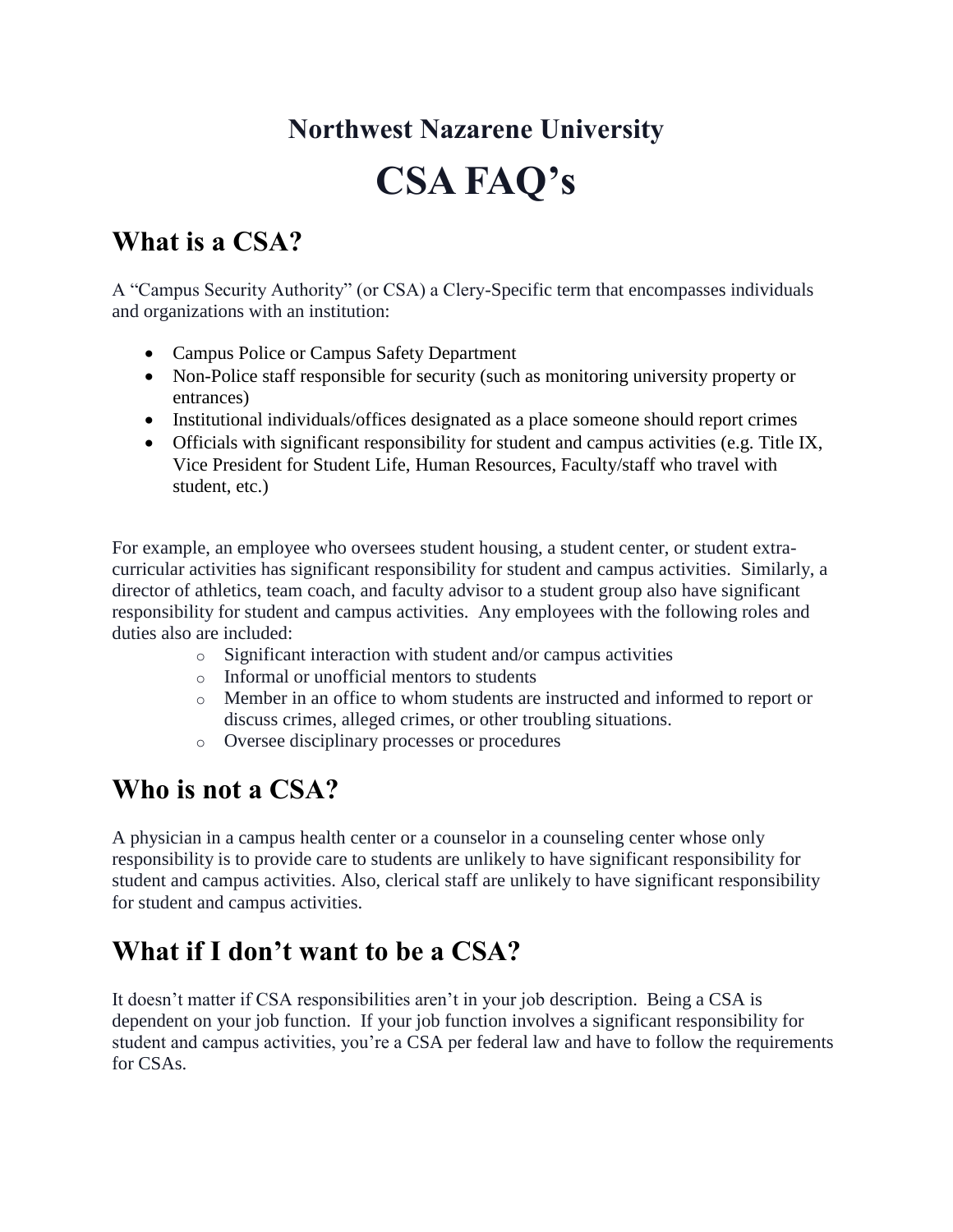## **What are the responsibilities of a CSA?**

Campus Security Authorities are federally mandated to forward reports of crime brought to their attention. The party reporting the crime does not need to be University-affiliated and the report does not have to lead to police involvement.

- Accurately report crime information to the correct people in a timely manner
- Support the individual sharing the experience and provide them with options and resources

## **What are NOT the responsibilities of a Campus Security Authority?**

- Determining if a crime took place
- Finding and apprehending the alleged perpetrator
- Convincing the victim to contact law enforcement

You do not have to be an expert on Clery; simply report information to the best of your understanding.

#### **How do I report a crime?**

If a person reveals they have been involved in an incident that might involve a crime, (reportable or otherwise) contact the Campus Safety Department at 208-467-8911. Reporting a crime does not mean charges must be filed; instead, it allows for discussion of options and helps the University obtain accurate information for statistical reporting. It is important that information is reported as soon as possible so it may be evaluated to determine if an immediate notification should be issued to students, faculty, and staff regarding the criminal activity. Timely warnings may be disseminated to communicate Clery crimes and safety tips to the community for situations that may present an ongoing threat.

CSA's are required to complete the CSA Reporting Form to aid in recording important details for statistical information. The form is located and filled out from the link provided: <https://www.nnu.edu/office/campus-safety>

If you don't have all the information please submit what you do have.

## **When do I report a crime?**

You should report the crime as soon as it is reported to you. CSAs must notify the Campus Safety Department of all reports of Clery Act crimes. CSAs who are unsure whether an incident